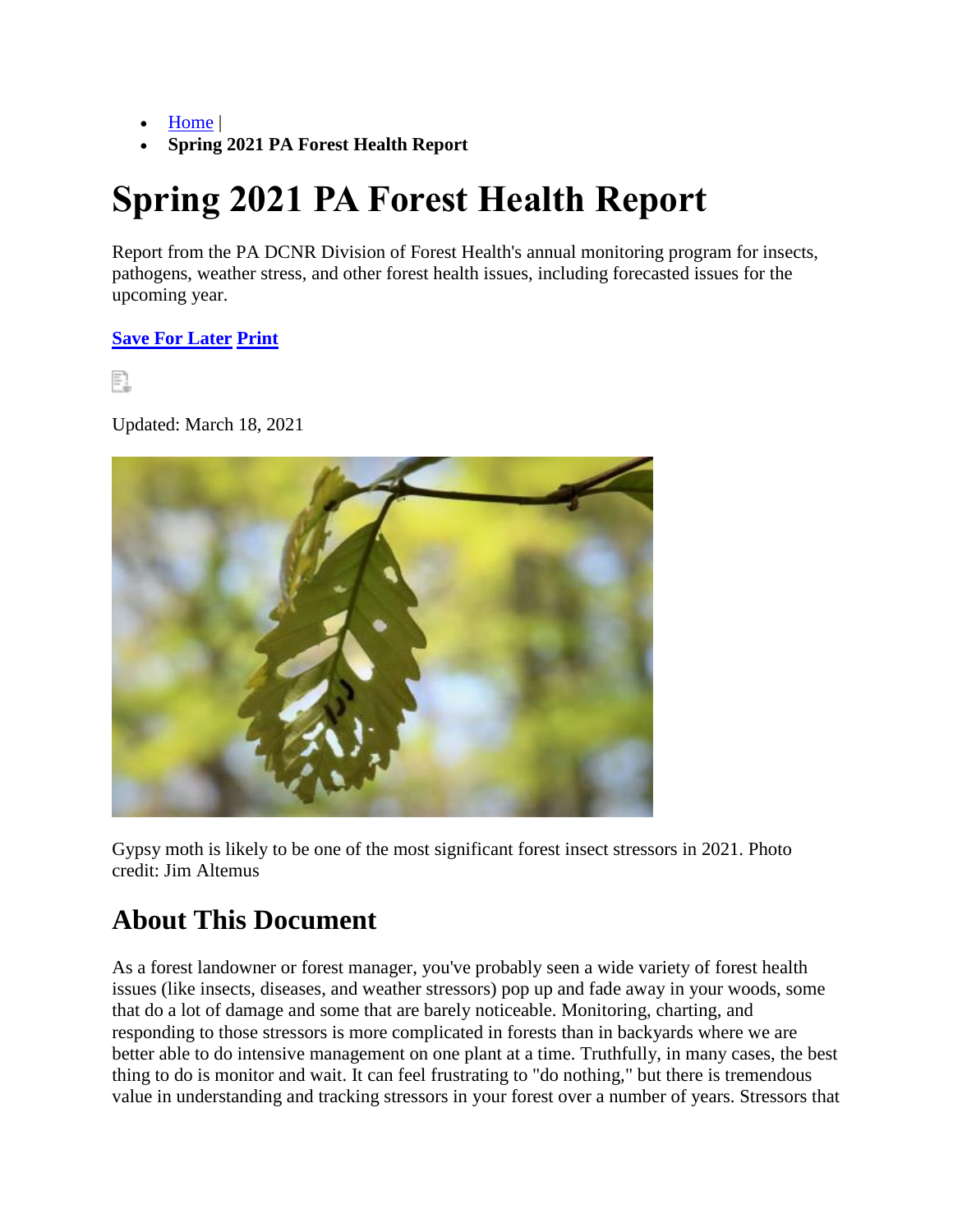negatively affect the same trees multiple times in one season, negatively affect certain trees significantly, or negatively affect the same groups of trees over multiple years cause cumulative stress for those trees. Often, these cumulative stressors rather than any one stressor are what cause larger issues in our woods.

Knowing and tracking the "stress history" of your forest can help you do things like adapt planned management activities to consider those higher-stress times, understand possible reasons behind changing ecological dynamics, preempt mortality events through salvage, and prevent the spread of pests and pathogens to healthy areas through your actions. Because of this, it is recommended that you keep notes each year on stresses in your forest. Certainly, sometimes detection of a forest health threat spurs us to direct management action, but even if keeping tabs is the only action you take, you will build a "stress history" record for your forest that can be very useful to you in the future.

At a larger scale and in addition to its other work, the Bureau of Forestry's [Division of Forest](https://www.dcnr.pa.gov/Conservation/ForestsAndTrees/InsectsAndDiseases/Pages/default.aspx)  [Health](https://www.dcnr.pa.gov/Conservation/ForestsAndTrees/InsectsAndDiseases/Pages/default.aspx) within the Department of Conservation and Natural Resources does the same thing across the state each year: monitoring and detecting forest health threats, providing advice to managers and landowners, and conducting and directing major control and research activities. This article briefly summarizes reflections on the annual, statewide program of monitoring, including a forecast of likely forest health issues in the upcoming year. This is not a comprehensive documentation of every pest, pathogen, and stress issue recently faced by Pennsylvania forests, but it highlights a few key, timely issues in focus at the state level. Even if your forest faced a slightly different set of issues this year, you should store this update with your "stress history" notes in the documents accompanying your forest management plan and discuss it with your consultant forester.

## **2020 Season**

### **2020 Season Reflections**

[Fall webworm](https://extension.psu.edu/fall-webworm) (*Hyphantria cunea* (Drury)), [locust leafminer](https://www.fs.usda.gov/naspf/sites/default/files/publications/llminer.pdf) (*Odontota dorsalis*), frost, [white](https://extension.psu.edu/white-pine-weevil)  [pine weevil](https://extension.psu.edu/white-pine-weevil) (*Pissodes strobi*), and [orange striped oakworm](https://content.ces.ncsu.edu/orangestriped-oakworm) (*Anisota senatoria*) were the leading causes of damage detected in 2020.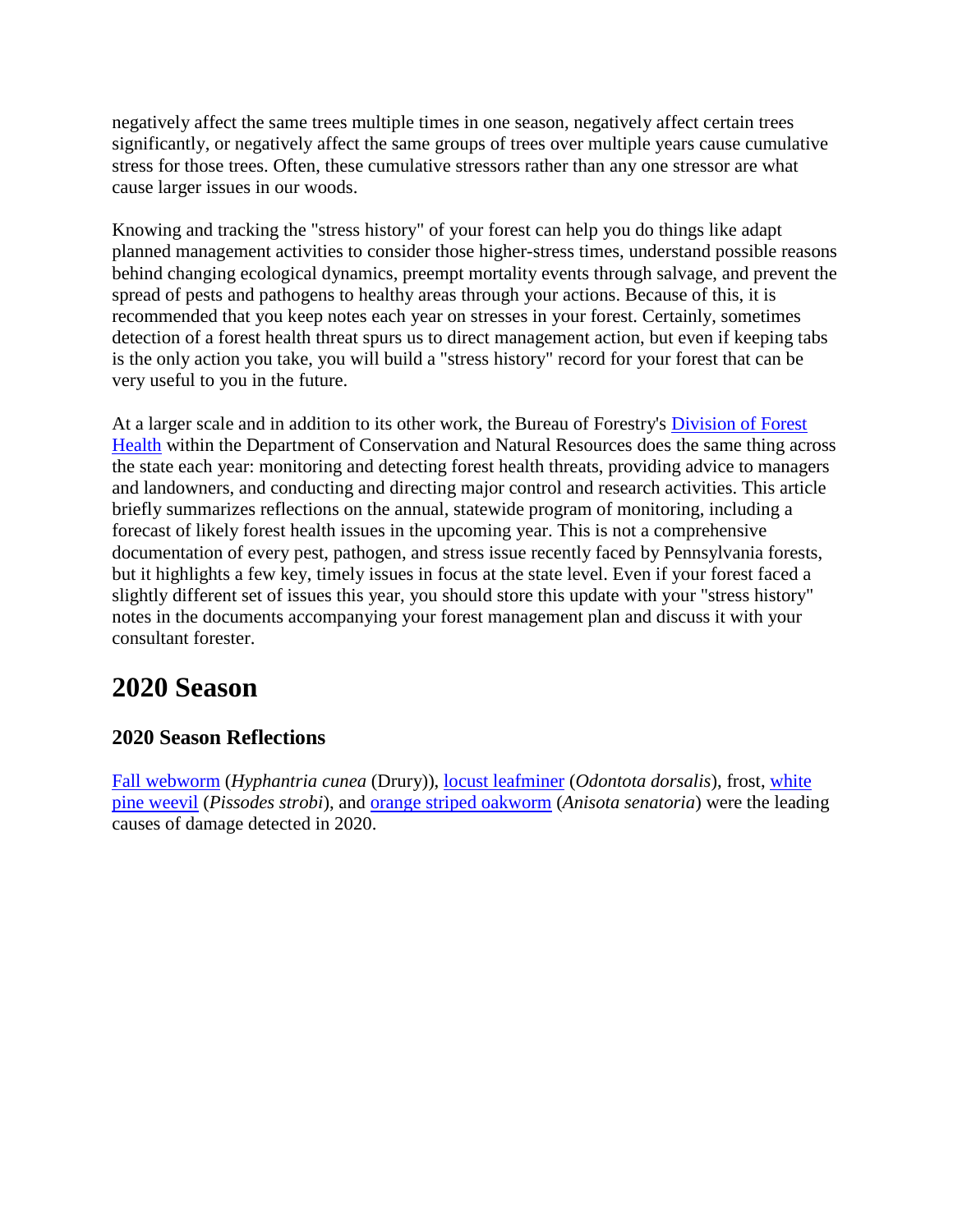

Keep in mind that not all of the state was surveyed for damage; the 2020 Forest Damage Map is not a comprehensive account of forest health issues but rather shows patterns of damage where surveying took place.

Typically, a considerable portion of damage detection information is collected by DCNR Forest Health via aerial forest damage survey; however, aerial surveys were not conducted in 2020 due to COVID-19. To compensate for the loss of air-based survey, 2020 damage data were primarily collected from ground surveys and reports from staff, complementing satellite data from the USDA Forest Service. You may recall that [anthracnose](https://ecosystems.psu.edu/research/centers/private-forests/news/numerous-reports-this-season-of-oak-anthracnose-in-central-pennsylvania) (a fungal pathogen whose damage is more easily detected from the air) was the leading damage-causing agent detected in previous aerial surveys of 2018 and 2019 when moisture levels were high in spring. With lack of typical aerial monitoring in 2020, it was not possible to detect major damage from anthracnose, though anthracnose may still have been active.

In 2020, we also saw multiple outbreaks of native pests of stressed trees. While native insect pests are often in balance with our forest systems, causing low-level or acceptable damage, other stresses on native trees can cause a "release" of these native pests, and their impact becomes more apparent and significant. For example, stress from drought, which affected much of the state last season, may have increased trees' susceptibility to damage from other forest health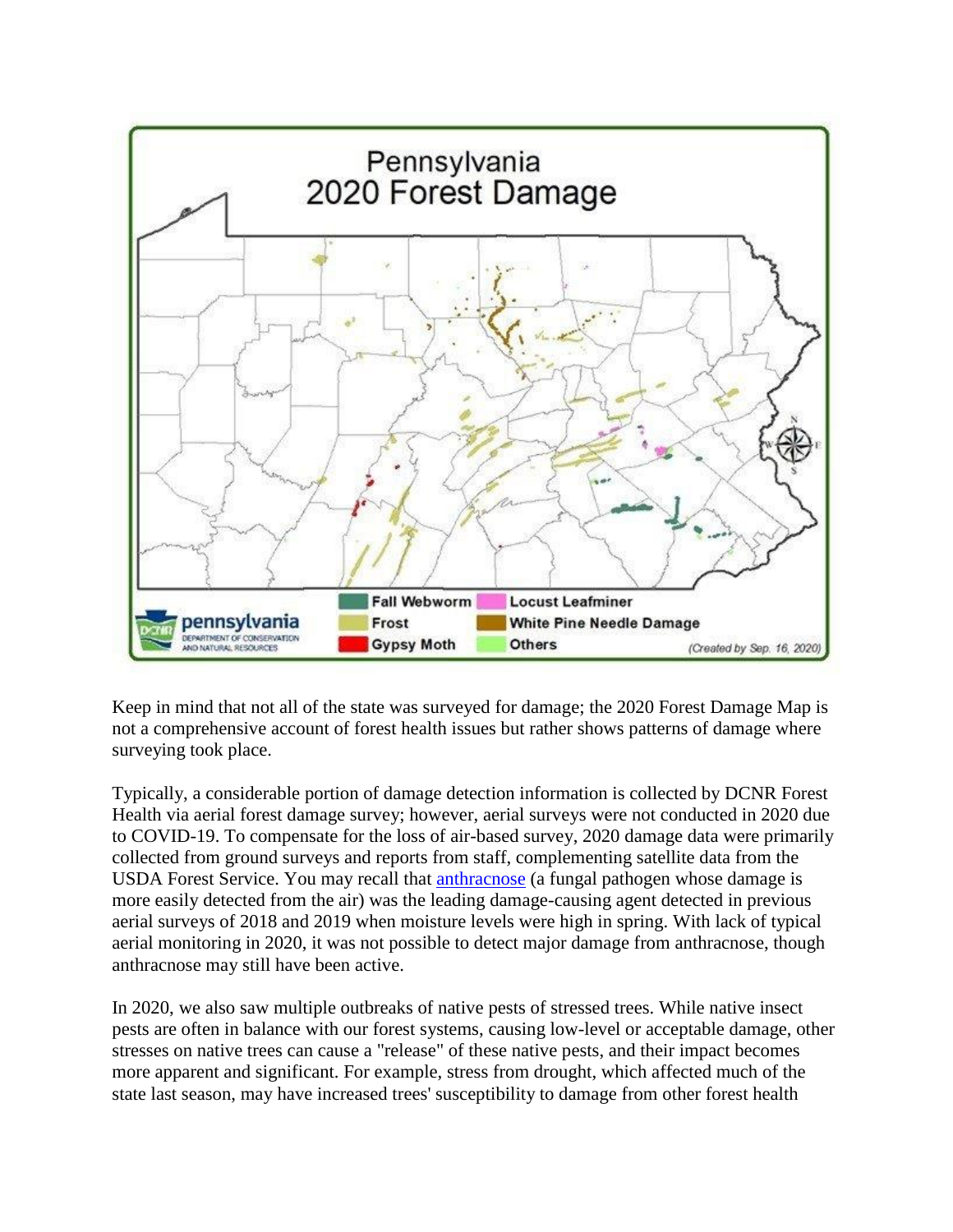issues. [Hemlock borer](https://www.fs.usda.gov/naspf/sites/default/files/publications/hborer.pdf) (*Melanophila fulvoguttata* (Harris)), observed at some sites this year, is a native beetle that attacks stressed eastern hemlock. Woodpeckers pull the bark off to eat the larvae of this beetle, resulting in a brightly colored dead hemlock. [Apple wood stainer](https://www.barkbeetles.info/regional_chklist_target_species.php?lookUp=3232) (*Monarthrum mali*) was also seen in residual trees at two sites that had been recently logged. Slightly elevated numbers of [peach bark beetle](https://extension.psu.edu/peach-bark-beetle-and-cherry-gummosis) (*Phloeotribus liminaris* (Harris)) were also observed in the western and northern parts of the state. This native pest of black cherry and related species attacks stressed trees but can build up populations in leftover slash materials and attack otherwise healthy trees.

In 2020, brown spot needle blight (*Lecanosticta acicola*) was the primary [pathogen of white](https://digitalmaine.com/cgi/viewcontent.cgi?article=1098&context=for_docs)  [pine,](https://digitalmaine.com/cgi/viewcontent.cgi?article=1098&context=for_docs) being more severe in the central and north central parts of Pennsylvania. [Oak wilt](https://www.fs.usda.gov/naspf/sites/default/files/publications/identify_prevent_and_control_oak_wilt_print.pdf) (*Bretziella fagacearum*) is confirmed in over half the counties of the state, but outbreaks have recently increased across the north central portion. Oak wilt can be transmitted locally via grafted root systems from an infected tree to a healthy one. It can also be spread overland by specific insect vectors such as sap feeding beetles that transmit oak wilt after landing on fungal mats formed on dying or dead red oaks in the spring. These beetles transport the spores of the pathogen to fresh wounds on a healthy tree. All pruning should be avoided between April and June to prevent the beetle from transmitting the pathogen at the time when potential for infection is highest. A technique for managing oak wilt using herbicide was recently developed in Wisconsin and [is being assessed](https://news.psu.edu/story/632529/2020/09/21/impact/penn-state-extension-testing-new-protocol-controlling-oak-wilt) by DCNR and Penn State Extension for use in Pennsylvania. In the meantime, foresters may consider cutting down an oak wilt tree and determine an appropriate buffer of sacrifice trees by using Bruhn and Heyd's (1992) table (a component of [this document\)](https://cdn.shopify.com/s/files/1/0145/8808/4272/files/G3590.pdf); for further guidance on this, reach out to the DCNR Forest Health Division or Penn State Extension.

Some good news: Four stream baiting sites for *Phytophthora ramorum*, the cause of [sudden oak](https://www.aphis.usda.gov/aphis/resources/pests-diseases/hungry-pests/the-threat/sudden-oak-death/hp-sudden-oak-death)  [death](https://www.aphis.usda.gov/aphis/resources/pests-diseases/hungry-pests/the-threat/sudden-oak-death/hp-sudden-oak-death) were completed in 2020, carrying on with work that has been done since 2006. To date, no sudden oak death has been reported from stream baiting surveys in Pennsylvania.

### **2020 Threat Highlight: Biological controls and pest resistance in ash, hemlock**

Three species of wasps that parasitize [emerald ash borer](https://extension.psu.edu/emerald-ash-borer-frequently-asked-questions) (*Agrilus planipennis*) (EAB) eggs and larvae continue to be released in hopes of establishing a biological control program. Trapping at three sites recovered all three species in 2020, meaning wasps have established and are surviving, feeding on EAB. Establishment will have to occur at many more sites before any conclusions can be made regarding long-term control of EAB.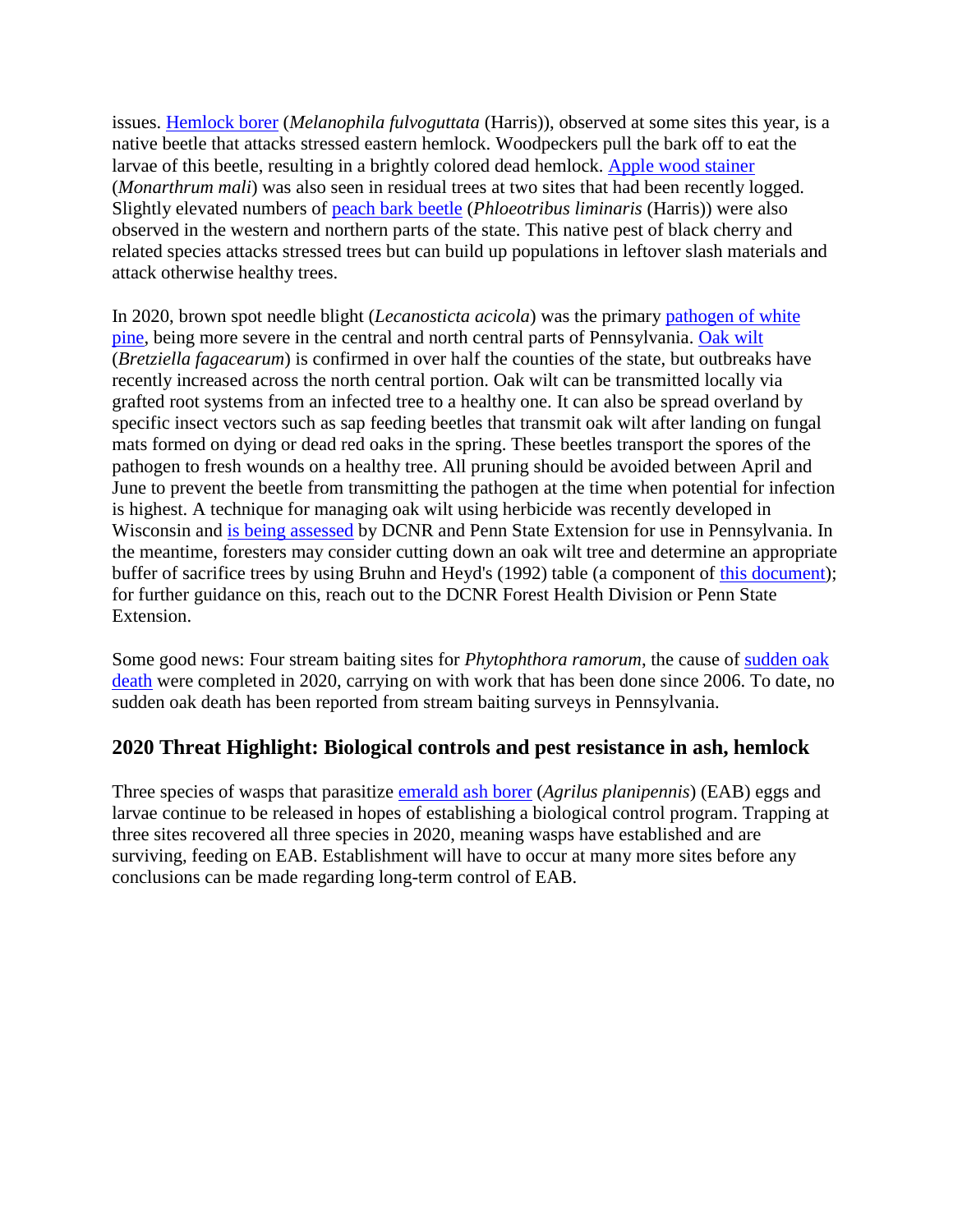

Left: A release of predator beetles (*Laricobius nigrinus*) that target hemlock wooly adelgid (Photo credit: Sarah Johnson). Right: Field study assessing survival of wasps (*Oobius* and *Tetrastichus*) that parisitize emerald ash borer (Photo credit: Jim Altemus).

Populations of HWA were dramatically reduced in 2018 throughout Pennsylvania and other states due to excessive moisture causing a fungal disease in the insect, but more recent surveys have found increased numbers of [hemlock woolly adelgid](https://www.dcnr.pa.gov/Conservation/ForestsAndTrees/InsectsAndDiseases/HemlockWoollyAdelgid/Pages/default.aspx) (*Adelges tsugae*) (HWA) than in the last couple of seasons, likely due to mild winters in 2019 and 2020. Biological control of HWA is following a similar track to that of emerald ash borer, but with predatory beetles instead of parasitizing wasps. Predatory beetles were recovered in 2020 at three release sites (a fourth site is awaiting confirmation) but more widespread establishment will be needed before any conclusions can be made regarding HWA control. Releases of beetles were made at six sites in 2020 (five were new sites, one was an augmentation). DCNR is also participating in a project involving a species of silver flies, a new biological control of HWA.

Research attempting to identify trees that exhibit some tolerance to EAB damage or resistance to HWA damage (evidenced by survival years after most other trees of the same species on site have died from those issues) has been conducted for several years and is ongoing. If you live in areas that have had one of these pests for many years, have seen mortality (death) of 95% of trees of the affected species, but have located survivors that are mature and look healthy, the DCNR Division of Forest Health would be interested in assessing them for potential inclusion in these projects; contact [Dr. Houping Liu,](mailto:hliu@pa.gov) Forest Entomologist, for more information.

# **2021 Season**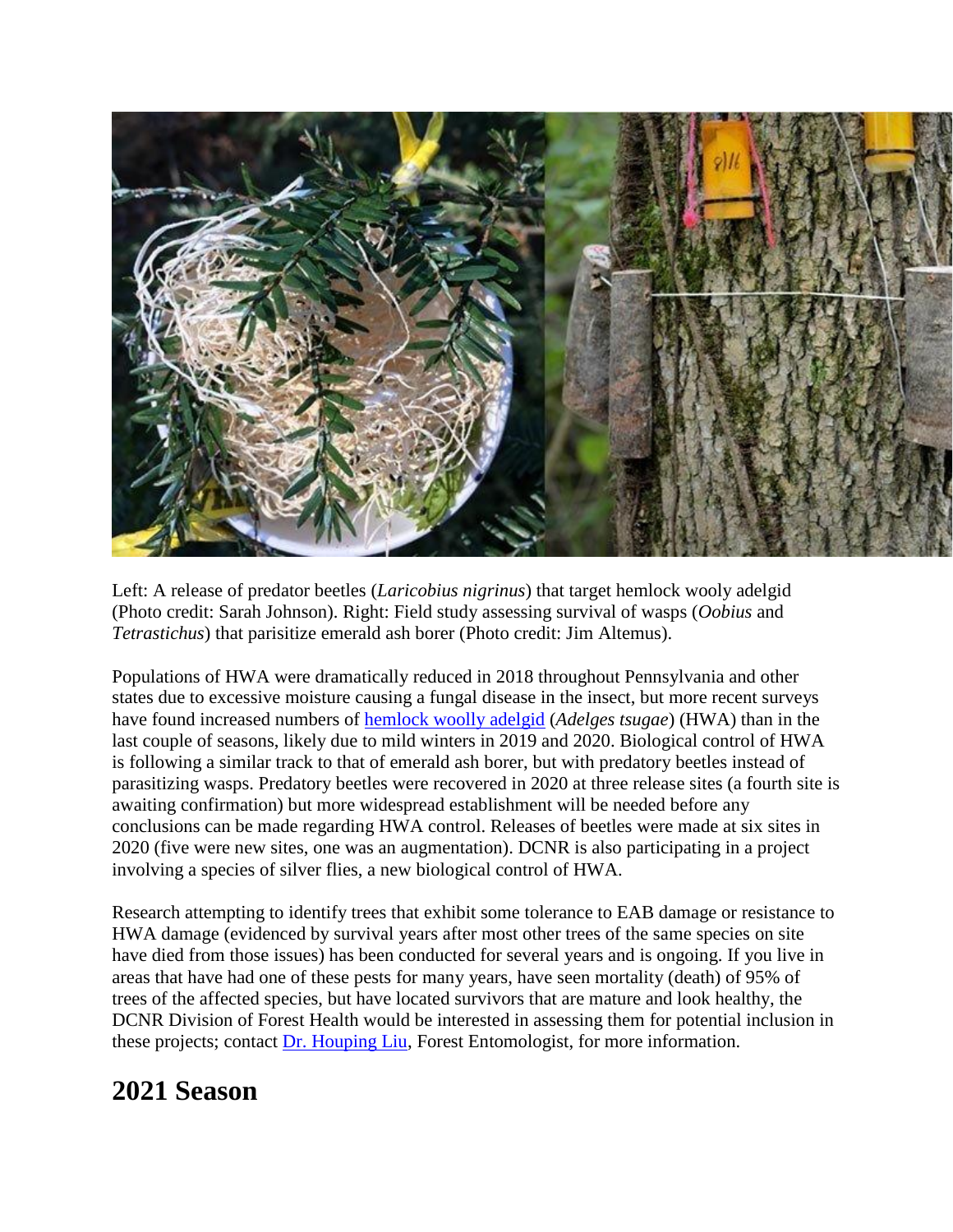### **2021 Season Forecast**

A few insects to watch for in 2021 include [cicadas](https://extension.psu.edu/periodical-cicada) (*Magicicada spp.*), [oak shothole leafminer](https://content.ces.ncsu.edu/oak-shothole-leafminer) (*Japanagromyza viridula*), and a [cynipid wasp](https://extension.psu.edu/cynipid-wasp-galls-making-a-mess-of-white-oaks) (*Neuroterus tantulus*). Brood X of the 17-year cicada is due to emerge in southeast Pennsylvania in 2021, starting in approximately mid-May. While largely a thing of fascination, these insects can damage smaller and particularly newly planted trees. Oak shothole leafminer caused damage to oak trees across much of Pennsylvania for the second year in a row last year; while mostly a cosmetic problem, activity may have reached damaging thresholds in 2020. Natural controls may finally catch up in 2021, causing a crash in populations and lessening potential damage. Finally, it has been three years since we have seen defoliation on white oak that may be related to outbreaks of a cynipid wasp. This is usually seen from mid-June to early July, involves browning of all or part of the crown, and may include small disk-shaped galls on the underside of the leaves.



Oak shothole leafminer (left), cicadas (middle), and cynipid wasps (right) are a few insects that may cause damage to forest trees in the 2021 season. Photo credit: Jim Altemus.

In 2020, newly confirmed detections of [beech leaf disease](https://ecosystems.psu.edu/research/centers/private-forests/news/suit-up-citizen-science-hero-and-help-scout-for-beech-leaf-disease-in-pennsylvanias-forests) in Butler, Cambria, Clarion, Clinton, Indiana, Jefferson, Lycoming, Luzerne, Somerset, and Tioga Counties (raising the total to 22 counties) raises concern over new detections in 2021 outside the known 22 counties in PA where it has yet been observed. All beech trees in the forest can be affected (seedlings, saplings, mature trees). Fifteen permanent beech monitoring plots have been established in Pennsylvania since 2019. A non-native nematode (*Litylenchus crenatae*) has been linked to beech leaf disease, and research is ongoing to further illuminate the relationship of this organism to the pathogen.

Recent seasons with high moisture levels have led to an outbreak of [white pine needle damage](https://www.fs.usda.gov/naspf/sites/default/files/eastern_white_pine.pdf) (WPND) in the north central and central areas of the state; the issue remains a focus of 2021 monitoring efforts by DCNR. Five long-term monitoring plots have been established to date to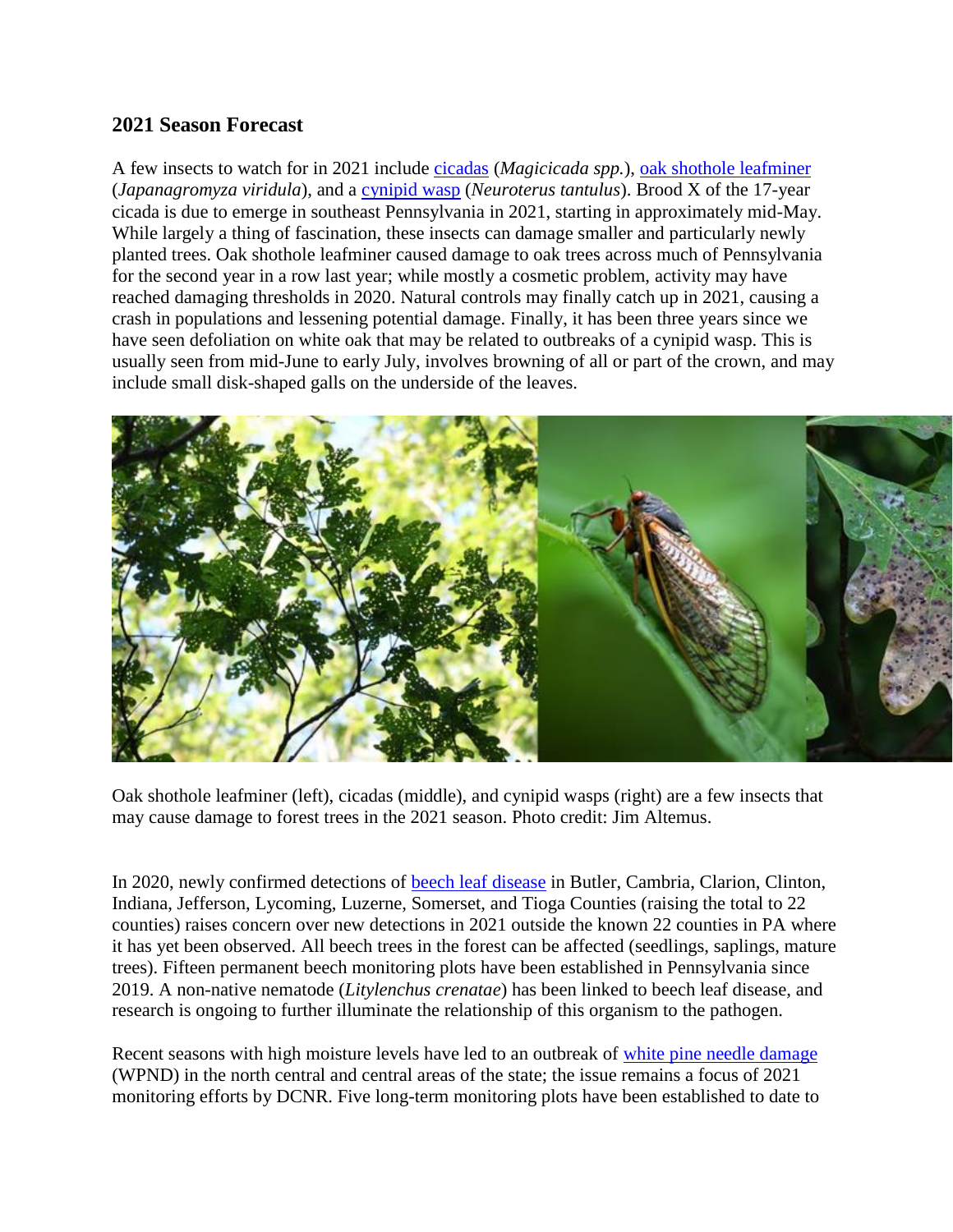determine the impact of WPND on eastern white pine in the state. The establishment of more plots are planned for this spring and summer.

### **2021 Threat Highlight: Gypsy moth**

[Gypsy moth](https://www.dcnr.pa.gov/Conservation/ForestsAndTrees/InsectsAndDiseases/GypsyMoth/Pages/default.aspx) (*Lymantria dispar*) caterpillar populations will surge in 2021 based on the high number of egg masses observed on trees in the fall of 2020. Forests in PA experience cycles of damage from gypsy moth populations, but high population years can cause large defoliations that constitute major stress events, particularly when other stresses have recently acted on that species. Gypsy moth affects a large number of species but favors oaks. Considering other recent oak stresses in the past few years and the high egg mass observations from last season, damage from gypsy moth may be significant in 2021.



Left: Adult gypsy moth females laying eggs (Photo credit: Jim Altemus). Center: Gypsy moth caterpillar (Photo credit: Jim Altemus). Right: Severe defoliation of oaks in late May to early June of 2007 in the Moshannon State Forest. Egg mass densities were similar at that time to what may hatch in 2021 (Photo credit: PA DCNR).

A large gypsy moth suppression program involving spraying by helicopter and airplane will occur this year. Over 200,000 acres are proposed for treatment in 2021, which is the largest spray program in Pennsylvania since 2008 when over 221,000 acres were treated. The two control agents used will be: 1) *Bacillus thuringiensis* subspecies *kurstaki (*Btk), a bacterium that kills lepidopteran caterpillars upon ingestion, and 2) tebufenozide, which causes the gypsy moth caterpillars to prematurely molt and stops them from feeding. Both control agents only affect lepidopteran species of caterpillars feeding at the time of spraying; they do not impact other species of insects, birds, mammals, or arthropods. The suppression program will span 19 counties, with the bulk of spraying in Blair, Cameron, Centre, Elk, Tioga, and Lycoming County on state forestland, state gamelands, state parks, and federally owned land in the Allegheny National Forest. Treatments will begin in early May and will be conducted throughout the entire month.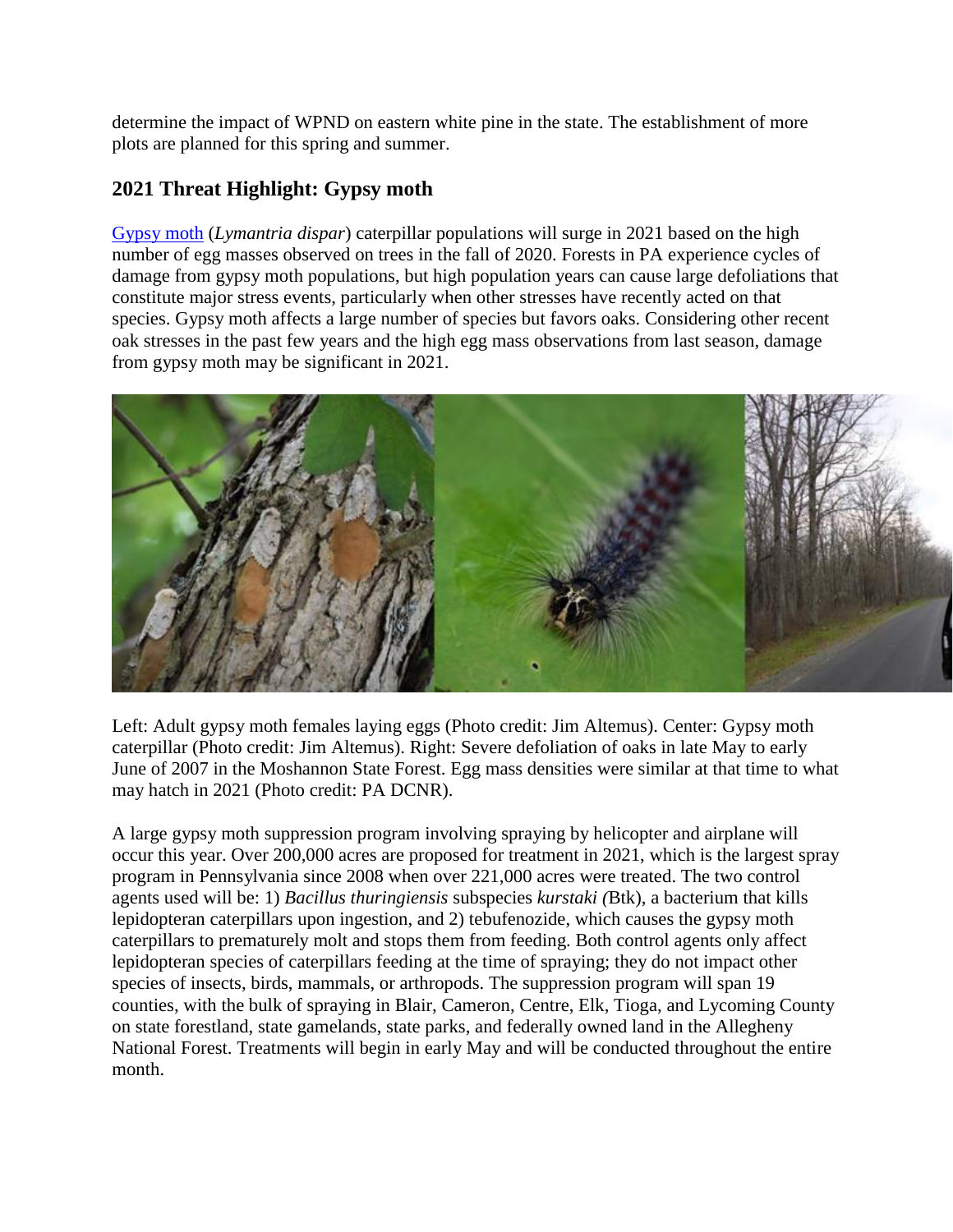

Map courtesy of DCNR showing planned locations for the gypsy moth suppression program, color coded by activity. Green: helicopter/Foray 76B (Btk) 45 spray blocks; 30,808 acres. Blue: Fixed-wing aircraft/Foray 76B (Btk) 18 spray blocks; 58,366 acres. Red: Fixed-wing aircraft/Mimic 2LV (tebufenozide) 83 spray blocks; 114,395 acres. Totals: 146 spray blocks; 203,569 acres.

The program is designed to reduce damage to Pennsylvania's forests and keep trees from becoming stressed and/or dying until the naturally occurring (*Entomaphaga maimaiga*), and